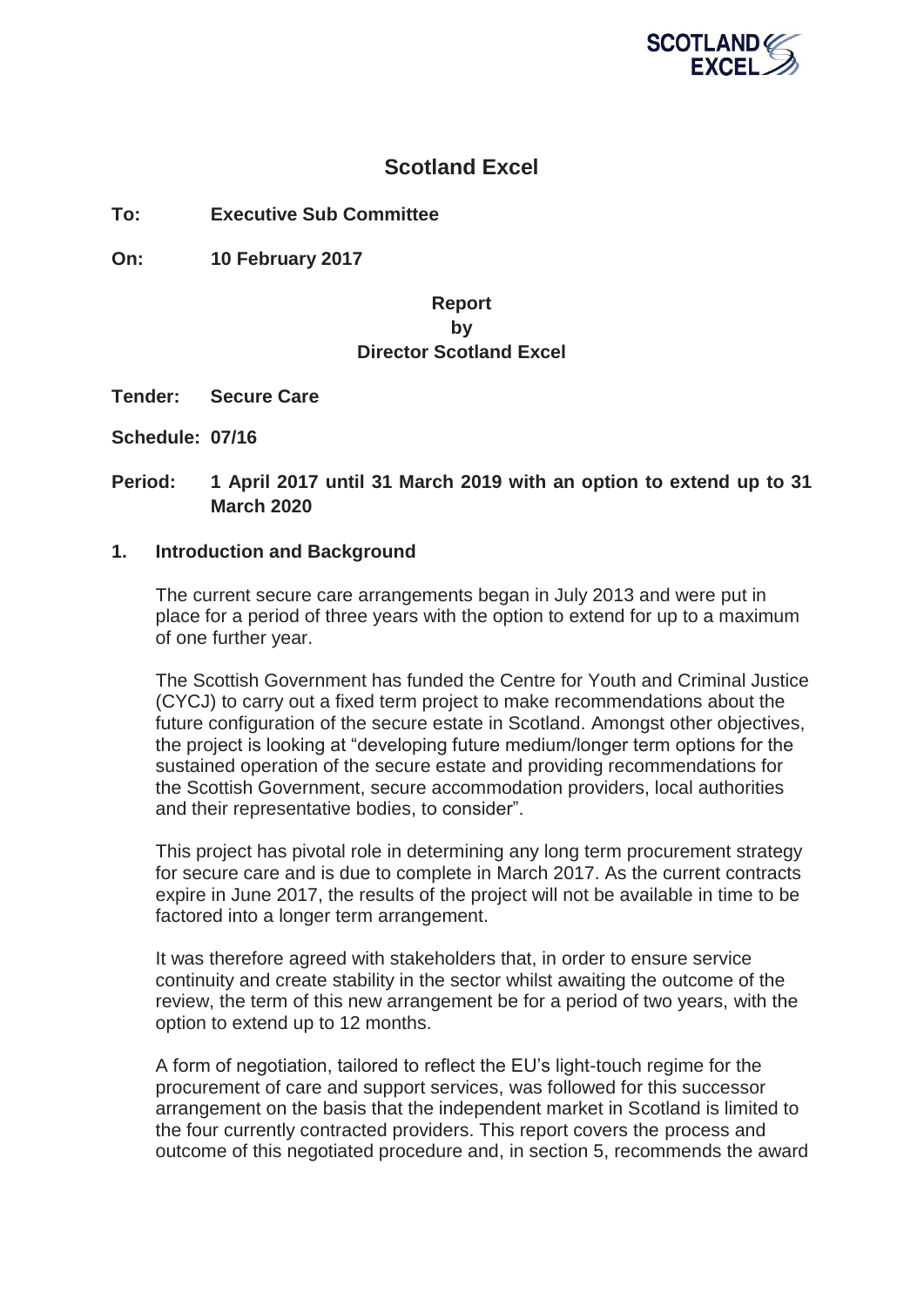of contracts for secure care from 1 April 2017 to 30 March 2019 with an option to extend up to 31 March 2020.

## **2. Scope, Participation and Spend**

Secure accommodation restricts the liberty of children and young people under the age of 18 placed in such care. Children and young people can be placed in secure accommodation through a variety of ways including where a child is 'looked after' by the local authority, as a requirement of the Children's Hearings Scotland system, or the Courts.

Secure accommodation is a form of residential care for the very small number of children and young people whose needs and risks, for a particular period in their lives, can only be managed in the controlled settings of secure accommodation. Such children and young people have been deemed to be a significant risk to themselves or others in the community.

Scotland currently has 84 secure accommodation places, spread across five dedicated secure units including the following four independent secure accommodation providers:

- The Good Shepherd Centre Bishopton:
- Kibble Education and Care Centre:
- Rossie Young People's Trust; and
- St. Mary's Kenmure

The four independent providers offer 78 places across Scotland, with the remaining 6 places operated by the City of Edinburgh Council.

All of the units provide a full curriculum of care, delivering a range of educational, health and behavioural programmes for young people. In addition, the units undertake tailored programmes of work to prepare young people for their transition back into the community.

There are two purchasers of secure accommodation services; the Scottish Government is responsible for secure accommodation placements for sentenced children whilst local authorities are responsible for secure accommodation placements for children who have been remanded in custody and for children who are placed in secure accommodation for welfare reasons.

All parties responsible for purchasing secure accommodation placements in Scotland, each of the 32 local authorities and the Scottish Government, participate in the current contract. Through ongoing engagement and dialogue with purchasers, Scotland Excel has again secured commitment to participate from all of the current purchasing organisations from the start date of the new contracts, as is detailed in Appendix 1.

There is no guarantee of business under the Secure Care tender however the estimated forecast spend for participating purchasers is £20m per annum, this comprises: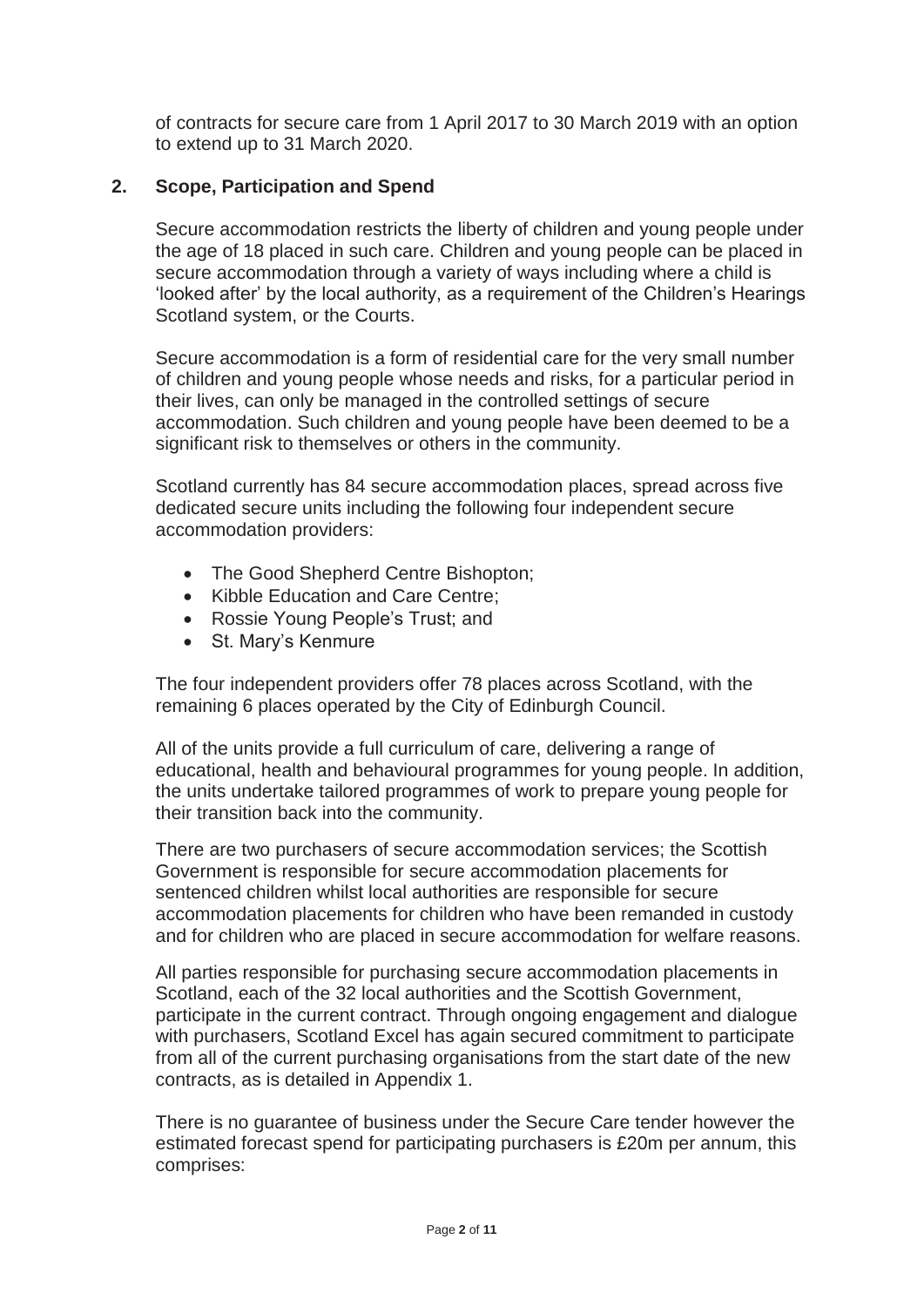- Local authority spend £15.4 million;
- Scottish Government spend £2.8 million; and
- Contingency allowance for variable demand and additional services -£1.8 million.

Given that the requirement for secure accommodation can only be determined by the authority of a children's hearing or by the order of a court, demand and spend patterns across purchasers are variable. As a consequence, the related figures quoted in this report are estimates only, subject to change over the life of the contracts.

### **3. Procurement Process**

Procuring care and support services is a complex area and accordingly requires special consideration within a public body's overall approach to the procurement of goods and services.

The most recent European legislation about public procurement introduced a new regime (known as the 'light-touch' regime) for the procurement of care and support services. While the light-touch regime provides public bodies with some flexibility to determine how to procure social care services, any such procurement is still guided by some overarching principles, including:

- $\bullet$  transparency;
- equal treatment and non-discrimination; and
- proportionality and mutual recognition.

Further, in reaching a decision on how to procure social care services, the Scottish Procurement Directorate's Guidance on the Procurement of Care and Support Services 2016 (Best Practice) advises that contracting authorities must also consider; the timing, cost and nature of the requirement, the geographic location and/or rurality and the regulatory requirements relating to services and workforce.

Having given consideration to the above principles and Guidance, the Director of Scotland Excel approved the use of a form of negotiation, tailored to reflect the light-touch regime, with the four currently contracted providers: The Good Shepherd Centre Bishopton, Kibble Education and Care Centre, Rossie Young People's Trust and St. Mary's Kenmure for this secure care arrangement.

This means that, following the approval of the recommendations in this report, an individually negotiated contract will be entered into with each of the four providers. However, as with the current arrangement, each of the providers entering into this arrangement is aware that this does not offer any guarantee of business from purchasers.

Scotland Excel voluntarily published a contract notice in the Official Journal of the European Union (OJEU) on 16 September 2016. Given the critical nature of the services and to ensure that the providers continue to be suitably qualified to provide quality secure accommodation services, the contract notice detailed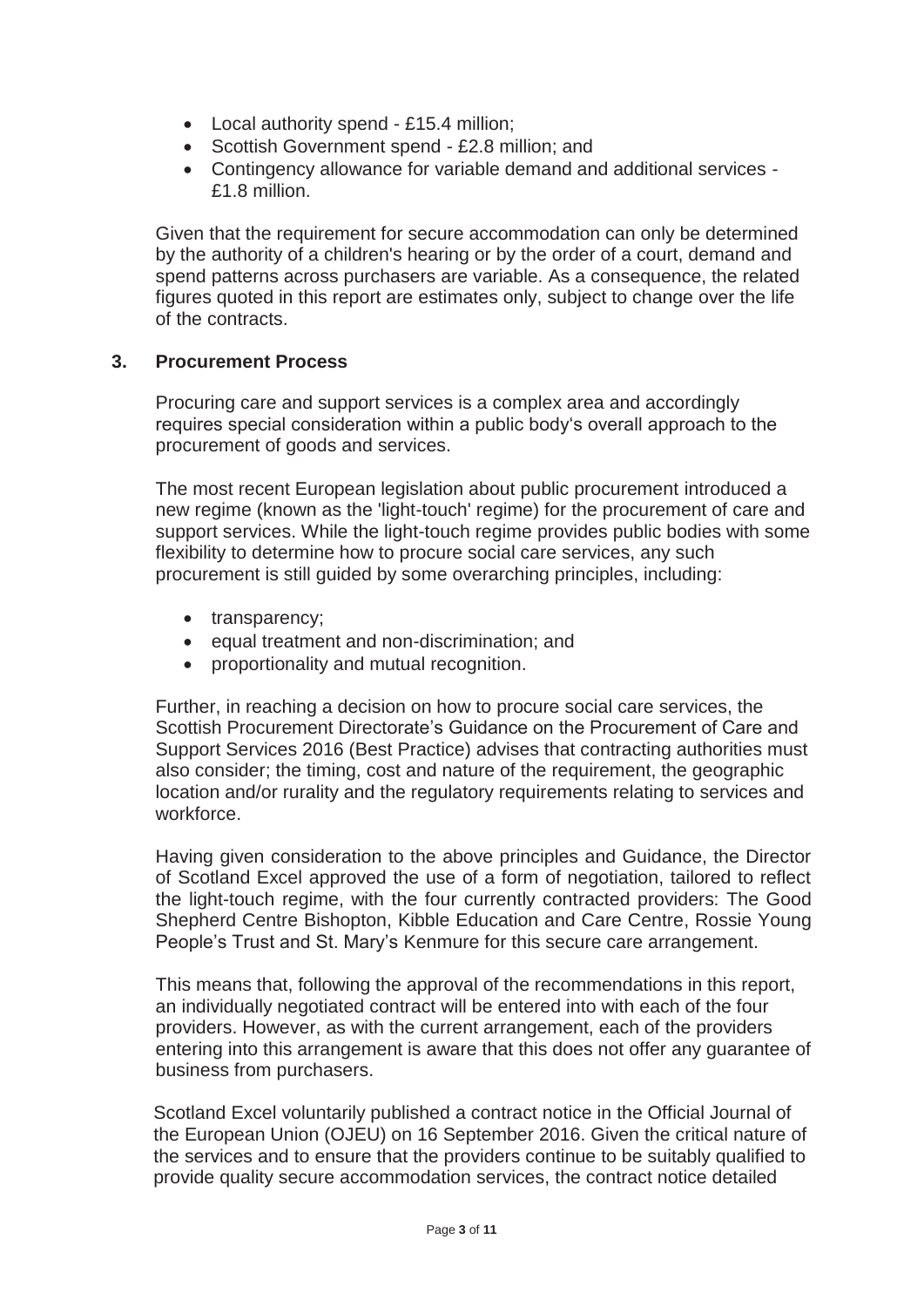robust selection criteria. This included a requirement for registration with the Care Inspectorate and Registrar of Independent Schools, ministerial approval under the Social Care and Social Work Improvement Scotland (Requirements for Care Services) Regulations 2011 for accommodations to be provided for the sole purpose of restricting the liberty of children in residential premises where care services are provided, an evaluation of financial stability; and insurance provision. Publication of this notice fulfilled the purpose of providing adequate publicity for the proposed new contracts.

The invitation to tender (ITT) was published on 19 September 2016 and included the above minimum selection criteria. In addition, value for money was evaluated using the following service delivery and financial weightings:

| Quality   | 60% |
|-----------|-----|
| Financial | 40% |

In the quality section, to assess the quality of the service proposed, providers were asked to respond to a range of method statements. These method statements were developed with the assistance of a panel of purchasers and evaluated by a panel of professional practitioners from purchasers.

The financial section sought a weekly fee, and this was scored against a benchmark weekly fee of £5,672 per child.

In assessing the bids, where Scotland Excel identified scope for improving the offer, further negotiations were conducted in accordance with the voluntarily published tender terms. Negotiations were carried out in November and December 2016 and were led by Scotland Excel with a negotiation panel comprised of local authority and Scottish Government purchasers.

The purpose of the negotiations with individual providers included, where relevant, agreeing improvements in a number of key areas of the fee proposals. All matters were successfully agreed and this recommendation reflects the improved offers.

# **4. Report on Offers Received**

Completed tender documents were submitted by five providers as detailed at Appendix 2 with no late offers received. One offer did not the meet the necessary minimum selection criteria and as such was not evaluated further. The bidder was notified of this on 25 October 2016.

An evaluation of each remaining offer was carried out, based on the criteria and methodology set out in the tender documents.

The final scores obtained by the remaining four providers against the weightings are set out in Appendix 3.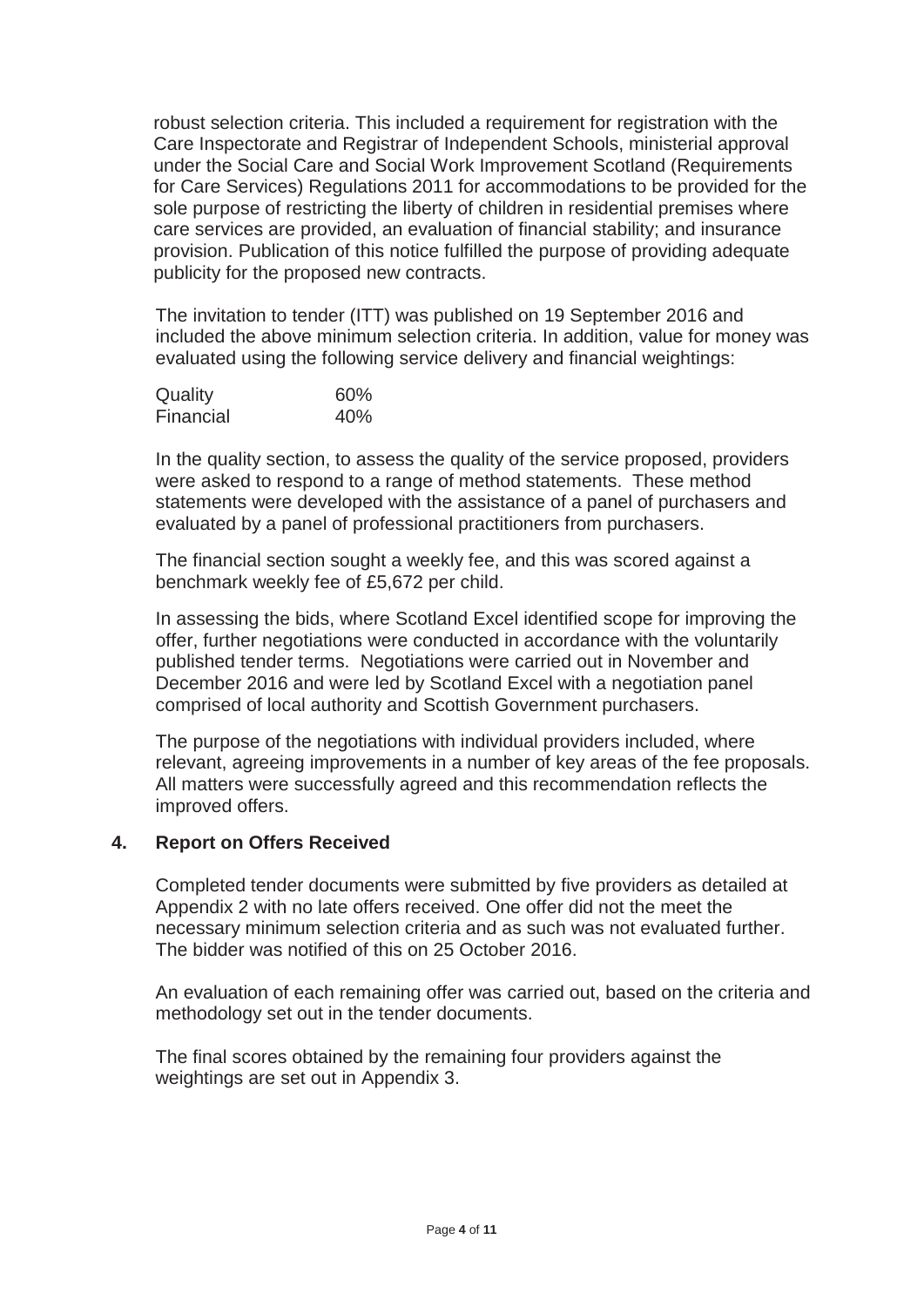### **5. Recommendations**

In order to secure the ongoing availability of secure accommodation placements to purchasers and based on the evaluation carried out, it is recommended that contracts are awarded to the four providers detailed in Appendix 3.

#### **6. Benefits**

#### **Cost Impact**

As part of the procurement process, all four current providers initially submitted a fee in excess of their current rate. The average fee increase equated to 4%.

Scotland Excel negotiated with the providers to ensure fees reflected the cost of providing care to the vulnerable client group, with a particular focus on minimising those costs that are not directly related to the child or young person. Another key focus was an assessment of staffing levels and salaries. The negotiations took place in advance of an agreed COSLA pay offer; however, a 1% salary uplift (with allowances for grading differentials) for staff in secure has been negotiated with providers for 2017/2018. Should the agreed COSLA pay offer differ from this, Scotland Excel will address this in future negotiations with providers. These recommended fees ensure that the living wage continues to be paid to all staff.

Following negotiations, the average fee increase has reduced to 0.5%.

Scotland Excel conducted a benchmarking exercise which compared the fees paid currently with the new negotiated fees. This was then applied to each purchaser's anticipated spend. Each purchaser chose whether to have the average uplift or a weighted average (based on provider usage under the current contract) applied to spend.

On average, the overall expected increase over the next 12 months to purchasers and the Scottish Government will be approximately £93k. The negotiations on areas not directly related to the child or young person resulted in the recommended weekly fees being held to within a relatively narrow range. The negotiations resulted in some significant reductions from the initial fee increase requests. It is estimated that the negotiations have avoided potential costs of approximately £606k to purchasers over the next 12 months.

#### **Price Stability**

At the implementation of the first framework in 2011, the range of fees offered by providers varied significantly. Through continued close scrutiny of the providers' budget proposals during the life of the current contracts and in the process of agreeing the new contracts, Scotland Excel has worked with providers both to achieve efficiencies and ensure that the fees paid are sustainable. This narrowing of the range of fees provides assurance that the rates being proposed are becoming more transparent and more sustainable over time and also supports purchasers to continue to make placements based on the needs of children placed in secure accommodation.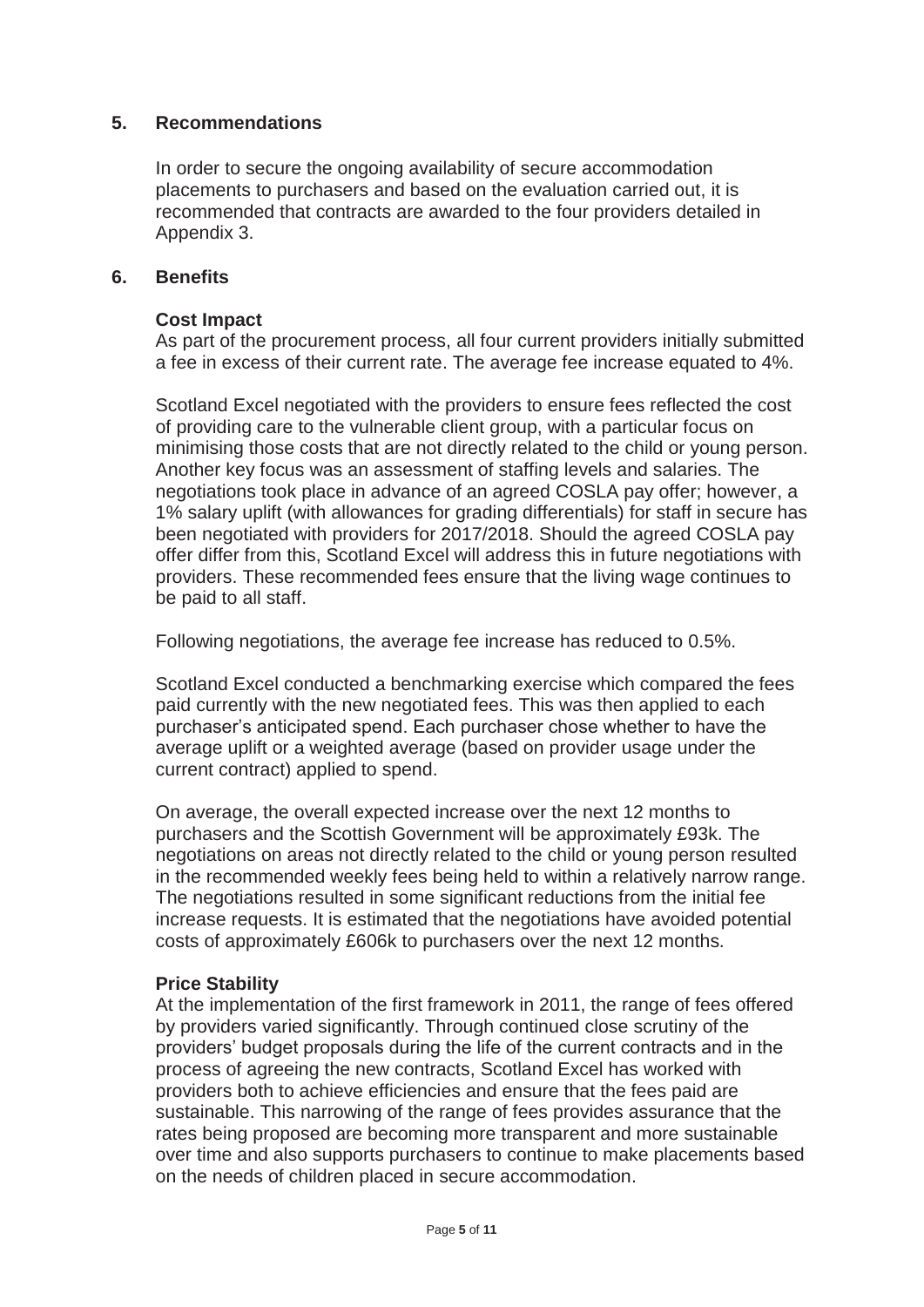The providers have agreed to hold their fees at least until 1 April 2018. Any request for a fee increase will only be considered in accordance with the contract terms and conditions, including timescales, and will be evaluated against prevailing market conditions.

In addition, the contract contains a clause which allows for any surplus generated through the contract to be re-invested in the following year's budget proposal, which could reduce the agreed fee in future years and/or lead to improved quality of service.

### **Sustainable Procurement Benefits**

Providers were requested to consider sustainability issues within the technical section of the tender. By its nature, the contract supports some of the most vulnerable and disadvantaged children and young people in society. Providers have also committed to a range of other benefits.

#### Community Benefits

Providers detailed a wide range of benefits that will be provided to the local community. These commitments will be monitored through the life of the contract and will form part of the regular reporting requirements. Providers have committed to:

- provide use of extensive grounds to the community which can be used for sporting events and picnics and can be used for walks;
- support the local economy wherever possible, sourcing local products, services, and expertise from nearby producers, sole traders and Small Medium Enterprises (SME's);
- invite local small businesses and district school enterprise teams to run a stall at Christmas Fayres;
- support local bands and youth and theatre groups by inviting them to perform at events held within the centres,
- support local employment; and
- provide work opportunities to young people from disadvantaged backgrounds, student work placements.

### **Environmental**

Eco-Schools<sup>1</sup> is an international initiative designed to encourage whole-school community action on Learning for Sustainability. The initiative encourages closer links between schools and the communities around them. Schools can progress through a series of awards to ultimately achieve the Eco-Schools International Green Flag Award. Providers were asked to commit to achieving the Eco-Schools International Green Flag Award. Two providers have committed to retaining their status as Eco-Schools International Green Flag holders whilst the remaining two providers have committed to achieving this award through the lifetime of the contract.

<sup>&</sup>lt;sup>1</sup> http://www.keepscotlandbeautiful.org/sustainable-development-education/eco-schools/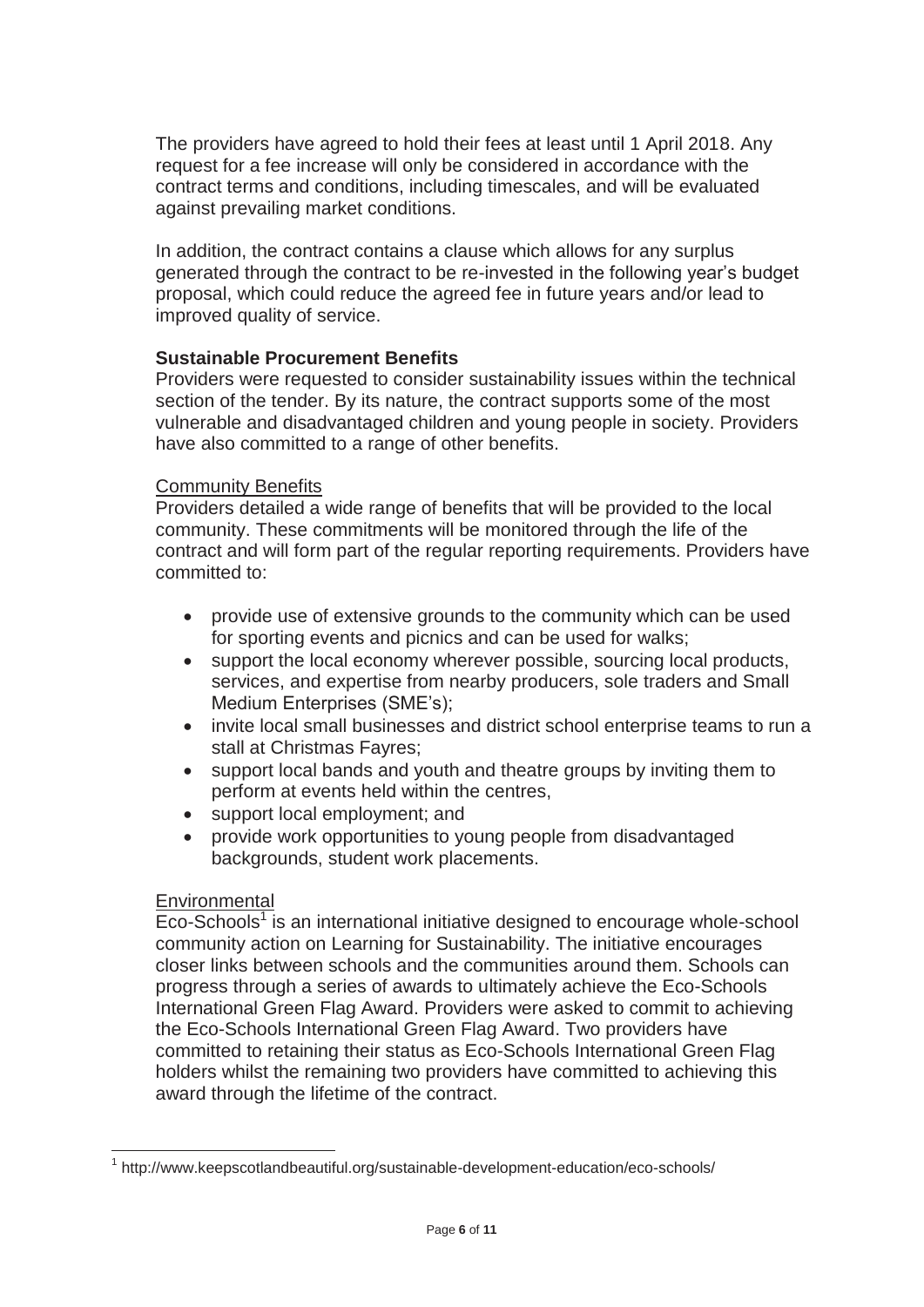Providers detailed a wide range of other environmental benefits which will also be monitored through the life of the contract and will form part of the regular reporting requirements. Providers have committed to:

- $\bullet$  create a wildlife meadow with 500 saplings;
- continue to run a commercial wastewater treatment works;
- replace lighting with more efficient LED lighting;
- operate community garden projects where food is grown and used within the centres;
- minimise food waste through daily monitoring and recycle food waste through use of own composting facilities which can then be utilised in the community garden;
- take part in 'Fairtrade fortnight' including a series of lessons which focus on the definition and importance of the existence of 'Fairtrade' where discussions around better prices, decent working conditions and fair terms of trade for farmers and workers are essential components of every lesson;
- take part in the Cycle to Work scheme; and
- investigate the possibility of creating a solar farm within the grounds.

#### Living Wage

Providers were asked to confirm their approach to fair work practices and the living wage status. Of the four recommended providers, two have confirmed they will be accredited living wage employers by the contract start date. The remaining two providers also pay the living wage to all employees (except volunteers, apprentices and interns) but are not accredited living wage employers.

Scotland Excel includes monitoring Fair Work Practices and Living Wage within its contract and supplier/provider management programme and will work with all awarded suppliers who have not yet secured accreditation by the Living Wage Foundation to encourage them to achieve this.

### **Other Benefits**

#### Management Information

Scotland Excel will continue to use the management information submitted by the providers to create quarterly contract management reports. These contract management reports will provide a detailed account of spend and use by provider, relevant trend information and information on the population of the independent secure estate.

The quarterly management information and annual reports will continue to be developed by Scotland Excel to improve reporting to purchasers to enable them to understand placement patterns in relation to the national picture and to inform good practice across the sector.

#### Quality of Service and Improving Outcomes

The vision for the Scottish Government funded project, which is being carried out by the CYCJ, is for those children and young people in Scotland for whom placement in secure accommodation is necessary to keep them and/or their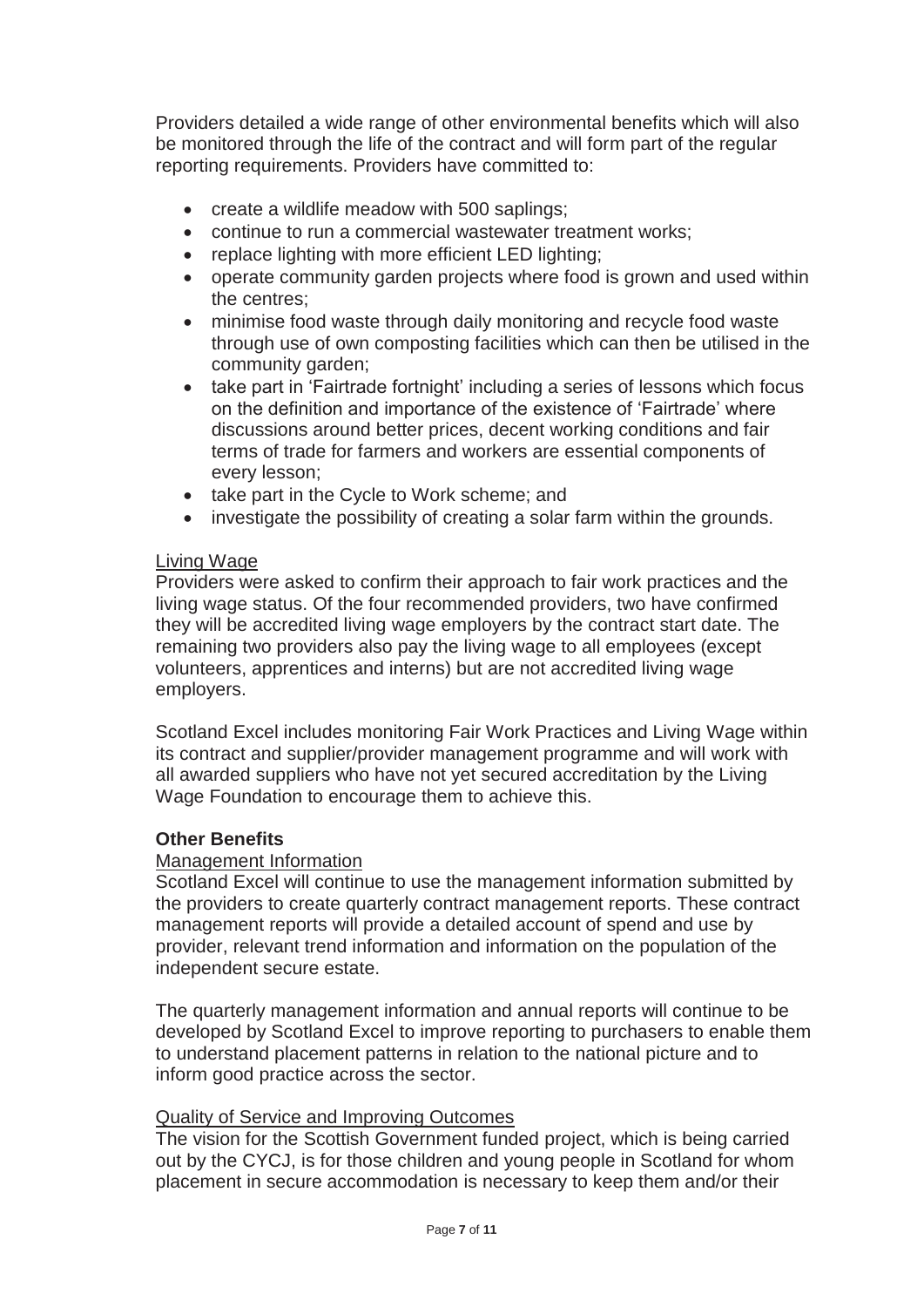communities safe, they experience secure, nurturing high quality care, where their needs and rights are recognised, understood and met and there is a positive impact on their immediate and longer term safety and wellbeing.

Scotland Excel is actively involved in the project and recently participated in a meeting of partners to agree the focus of the review. Scotland Excel meets regularly with the project lead to ensure that the outcomes of the review will inform the strategy for the future of secure care contracts.

The contract requires that providers consult with children in their care on at least an annual basis and use feedback given to inform the future of their service.

Further, the contract requires providers to support children, where appropriate, in their transition from secure accommodation back to the community, and to assist children to learn skills supporting their future independence.

### **7. Contract Mobilisation and Management**

In accordance with Scotland Excel's established Contract Management programme, these contracts have been classified as a level 1 arrangement in terms of risk and spend requiring as a minimum six monthly provider meetings and a meeting of purchasers will be convened on a regular basis throughout the period.

Scotland Excel will provide a mobilisation pack to purchasers which will contain details on the contract arrangements and the relevant documents such as the individual placement agreement which they will complete for every placement.

Each participating purchaser will be asked to confirm its lead contract officer through whom information will be gathered and disseminated.

On a quarterly basis, providers will submit management information on a range of areas including individual placements, community benefits and staffing qualifications which will be monitored and analysed by Scotland Excel and used in the creation of regular management information reports.

### **8. Summary**

The recommended secure care contractual arrangements aim to provide a high quality service which demonstrably improves outcomes for the vulnerable children placed in their care and provides transparency and effective management of fees.

Accordingly, the Executive Sub Committee is requested to approve the recommendation contained in section five of this report to award these contracts.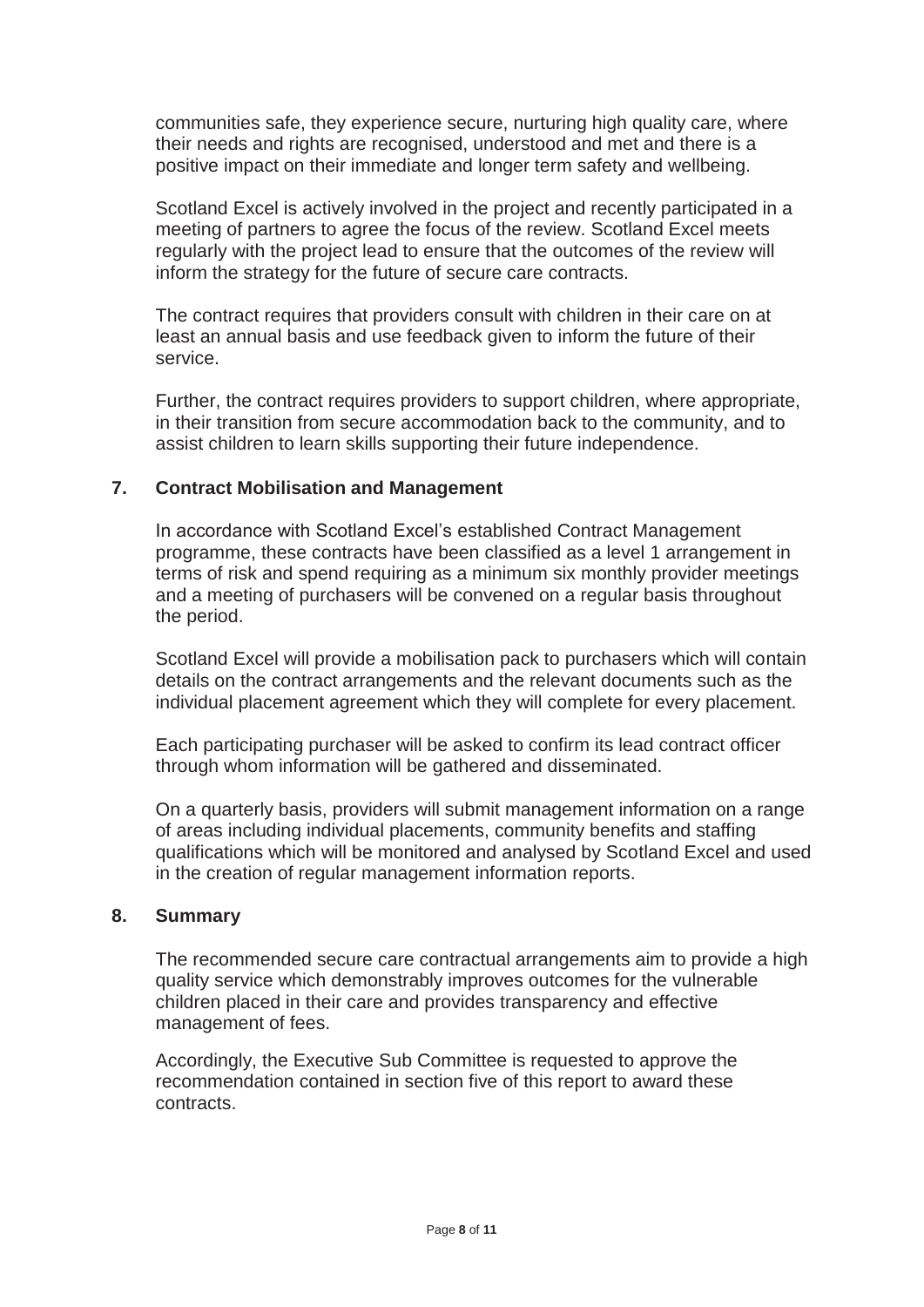## **Appendix 1 – Participation, Spend and Cost Impact Summary Secure Care 0716**

| Purchaser                  | Paritcipate in<br>Contract | <b>Participation Entry</b><br><b>Date</b> | <b>Est. Annual</b><br>Spend | <b>Source of Spend Data</b>                           |  |
|----------------------------|----------------------------|-------------------------------------------|-----------------------------|-------------------------------------------------------|--|
| Aberdeen City              | Yes                        | <b>Contract Start</b>                     | £936.000                    | Member provided                                       |  |
| Aberdeenshire              | Yes                        | <b>Contract Start</b>                     | £285,700                    | Contract management information - confirmed by member |  |
| Angus                      | Yes                        | <b>Contract Start</b>                     | £887,337                    | Member provided                                       |  |
| Argyll & Bute              | Yes                        | <b>Contract Start</b>                     | £96,971                     | Contract management information - confirmed by member |  |
| City of Edinburgh          | Yes                        | <b>Contract Start</b>                     | £899,024                    | Member provided                                       |  |
| Clackmannanshire           | Yes                        | <b>Contract Start</b>                     | £194,176                    | Contract management information - confirmed by member |  |
| Dunfries & Galloway        | Yes                        | <b>Contract Start</b>                     | £332,074                    | Contract management information - confirmed by member |  |
| Dundee City                | Yes                        | <b>Contract Start</b>                     | £805,066                    | Contract management information - confirmed by member |  |
| East Ayrshire              | Yes                        | <b>Contract Start</b>                     | £307,400                    | Member provided                                       |  |
| East Dunbartonshire        | Yes                        | <b>Contract Start</b>                     | £357,345                    | Contract management information                       |  |
| East Lothian               | Yes                        | <b>Contract Start</b>                     | £240,000                    | Member provided                                       |  |
| East Renfrewshire          | Yes                        | <b>Contract Start</b>                     | £202,619                    | Contract management information                       |  |
| Eilean Siar                | Yes                        | <b>Contract Start</b>                     | £22.752                     | Contract management information - confirmed by member |  |
| Falkirk                    | Yes                        | <b>Contract Start</b>                     | £755,543                    | Contract management information - confirmed by member |  |
| Fife                       | Yes                        | <b>Contract Start</b>                     | £1,485,000                  | Member provided                                       |  |
| Glasgow City               | Yes                        | <b>Contract Start</b>                     | £1,500,000                  | Member provided                                       |  |
| Highland                   | Yes                        | <b>Contract Start</b>                     | £616,141                    | Contract management information - confirmed by member |  |
| Inverclyde                 | Yes                        | <b>Contract Start</b>                     | £498,563                    | Member provided                                       |  |
| Midlothian                 | Yes                        | <b>Contract Start</b>                     | £307,923                    | Contract management information                       |  |
| Moray                      | Yes                        | <b>Contract Start</b>                     | £250,000                    | Member provided                                       |  |
| North Ayrshire             | Yes                        | <b>Contract Start</b>                     | £301,412                    | Member provided                                       |  |
| North Lanarkshire          | Yes                        | <b>Contract Start</b>                     | £569,938                    | Contract management information                       |  |
| Orkney Islands             | Yes                        | <b>Contract Start</b>                     | £87,423                     | Contract management information - confirmed by member |  |
| Perth & Kinross            | Yes                        | <b>Contract Start</b>                     | £245,068                    | Contract management information                       |  |
| Renfrewshire               | Yes                        | <b>Contract Start</b>                     | £800,000                    | Member provided                                       |  |
| Scottish Borders           | Yes                        | <b>Contract Start</b>                     | £28,397                     | Contract management information - confirmed by member |  |
| <b>Scottish Government</b> | Yes                        | <b>Contract Start</b>                     | £2,800,000                  | Member provided                                       |  |
| Shetland Islands           | Yes                        | <b>Contract Start</b>                     | £44,984                     | Contract management information                       |  |
| South Ayrshire             | Yes                        | <b>Contract Start</b>                     | £364,219                    | Contract management information                       |  |
| South Lanarkshire          | Yes                        | <b>Contract Start</b>                     | £887.442                    | Contract management information - confirmed by member |  |
| <b>Stirling</b>            | Yes                        | <b>Contract Start</b>                     | £295,000                    | Member provided                                       |  |
| West Dunbartonshire        | Yes                        | <b>Contract Start</b>                     | £235,406                    | Member provided                                       |  |
| West Lothian               | Yes                        | <b>Contract Start</b>                     | £530,035<br>£18.168.958     | Contract management information - confirmed by member |  |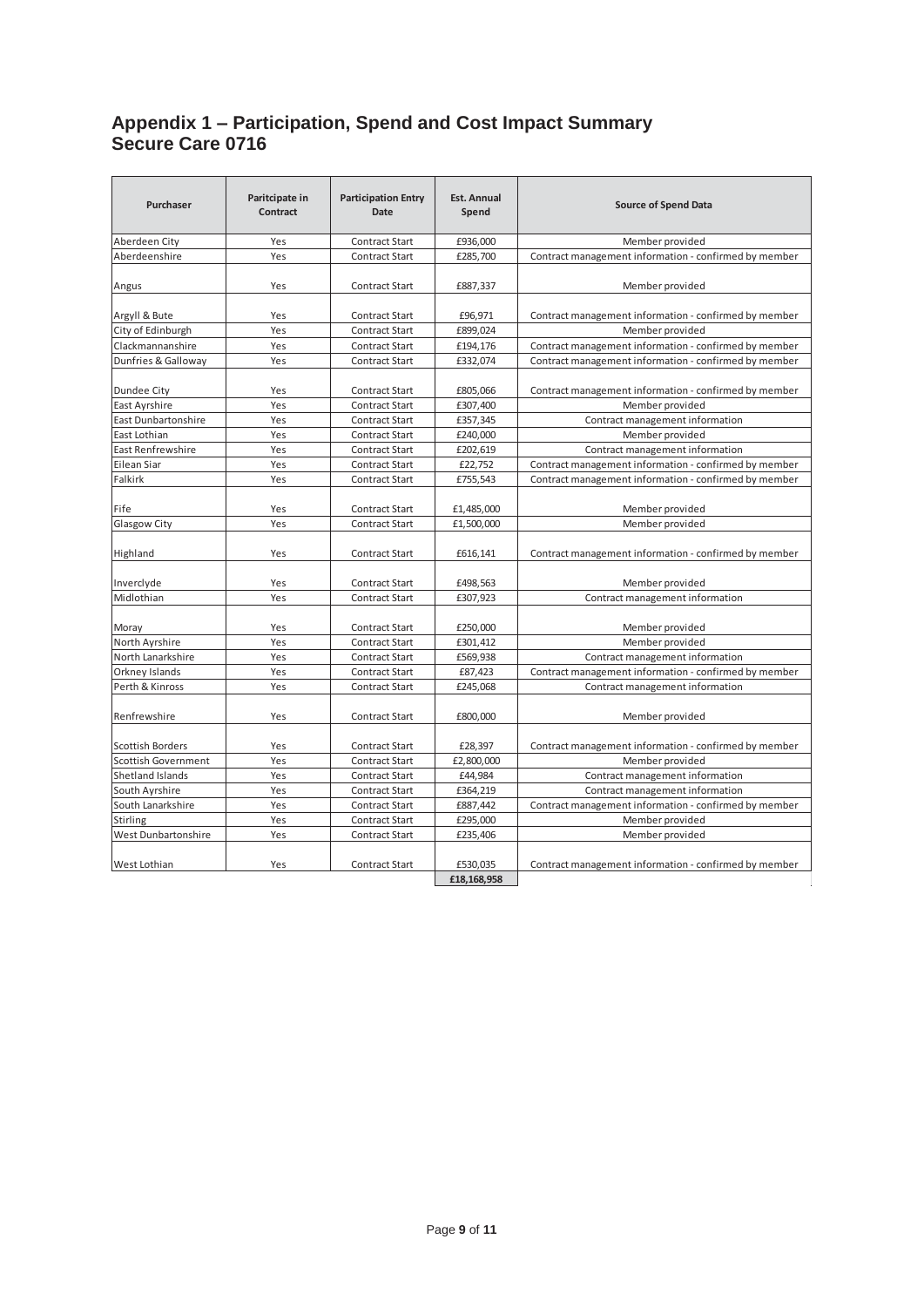### **Appendix 2 - SME Status Secure Care 0716**

| <b>Provider Name</b>                          | <b>SME Status Location</b> |           | <b>Organisational Status</b>                      |
|-----------------------------------------------|----------------------------|-----------|---------------------------------------------------|
| The Good Shepherd Centre Bishopton            | Medium                     | Bishopton | Private Limited Company by Guarantee              |
| Kibble Education and Care Centre              | Medium                     | Paisley   | Private Limited Company by Guarantee              |
| Mochridhe Limited*                            | Medium                     | Glasgow   | <b>Private Limited Company</b>                    |
| Rossie Young People's Trust T/A Rossie Secure |                            |           |                                                   |
| Accommodation Services                        | Medium                     | Montrose  | Private Limited Company by Guarantee              |
| St. Mary's Kenmure                            | Medium                     |           | Bishopbriggs Private Limited Company by Guarantee |